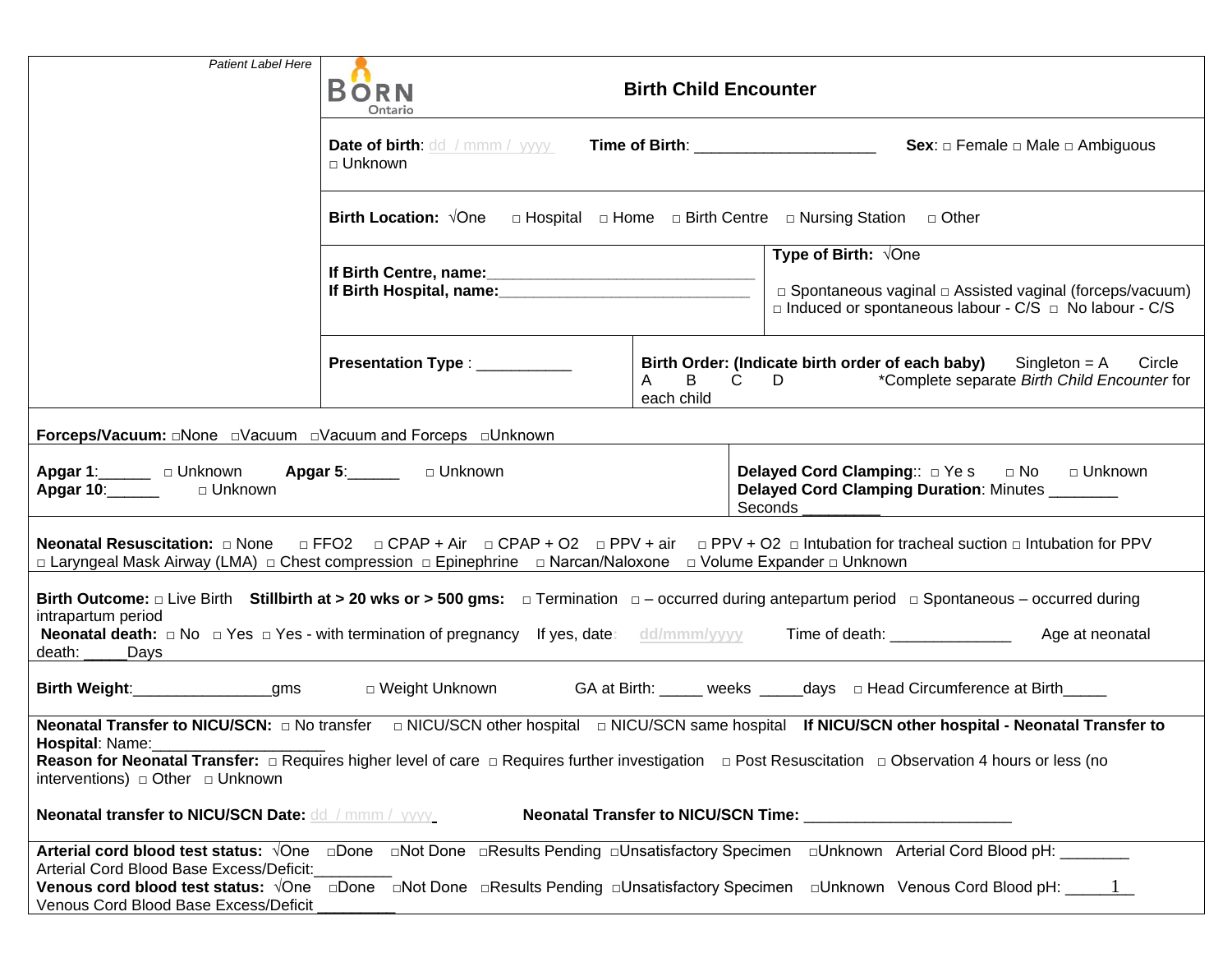| Infant Early attachment: $\sqrt{O}$ ne<br>□ Yes - skin-to-skin contact with birth mother uninterrupted for at least 1 hour within the first 2 hours post-birth<br>$\Box$ Yes - skin-to-skin contact with birth mother for less than 1 hour within the first 2 hours post-birth |  |  |  |
|--------------------------------------------------------------------------------------------------------------------------------------------------------------------------------------------------------------------------------------------------------------------------------|--|--|--|
| □ Yes - skin-to-skin contact with a person other than the birth mother within the first 2 hours post-birth<br>□ No skin-to-skin contact within the first 2 hours post-birth<br>D Unknown if skin-to-skin positioning took place                                                |  |  |  |
| If "no skin-to-skin contact within the first 2 hours post-birth" is selected, please complete the following:                                                                                                                                                                   |  |  |  |
| Reason for no skin-to-skin (select all that apply):<br>$\Box$ Maternal medical indications<br>$\Box$ Newborn medical indications                                                                                                                                               |  |  |  |
| □ Maternal choice<br>□ Reason unknown                                                                                                                                                                                                                                          |  |  |  |
| Breastfeeding behaviours observed in the first 2 hours post-birth                                                                                                                                                                                                              |  |  |  |
| <b>Baby positioned to breastfeed:</b> □ Yes □ No □ Unknown                                                                                                                                                                                                                     |  |  |  |
| If yes, please complete the following:                                                                                                                                                                                                                                         |  |  |  |
| Baby breastfeeding behaviours observed:<br>$\Box$ Rooting or nuzzling or licking $\Box$ Latching $\Box$ Sucking $\Box$ Swallowing $\Box$ None $\Box$ Unknown                                                                                                                   |  |  |  |
| injury $\Box$ Palsy – other $\Box$ Birth Injury $\Box$ Other $\Box$ Unknown                                                                                                                                                                                                    |  |  |  |
|                                                                                                                                                                                                                                                                                |  |  |  |
|                                                                                                                                                                                                                                                                                |  |  |  |
| Newborn Congenital Anomalies Confirmed: Specify:<br>Newborn Congenital Anomalies Confirmed: Specify:<br>2008.                                                                                                                                                                  |  |  |  |
| <b>Midwifery Tab</b>                                                                                                                                                                                                                                                           |  |  |  |
| Was the care of the maternal client transferred back to midwifery: $\Box$ Yes<br>⊟ No                                                                                                                                                                                          |  |  |  |
|                                                                                                                                                                                                                                                                                |  |  |  |